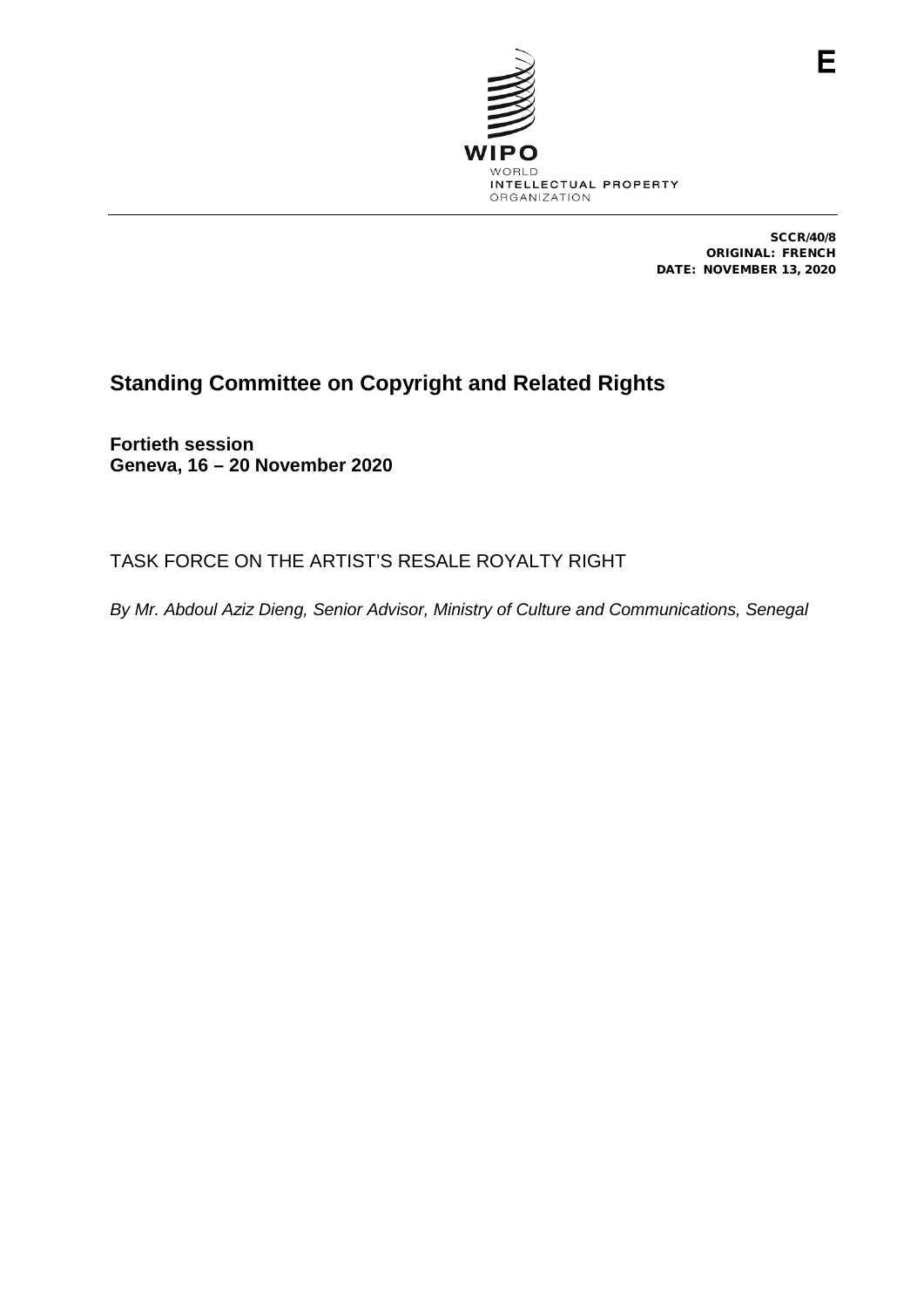The third working group of the Task Force on the Artist's Resale Right has addressed two broad issues:

1. The resale right as a factor in market structure;

2. The resale right as a factor in the economic rebalancing between the countries of the North, where most of the markets are, and the countries of the South, which account for many artists.

The points of view expressed set forth in this report do not reflect the opinions of the World Intellectual Property Organization (WIPO) or the author. Rather, they are those of artists in developing and, in particular, African countries. We interviewed artists whose works enjoy a degree of notoriety and what follows is representative of the general opinion. They expressed the view that the issues mentioned above are inextricably intertwined and that the resale right helps to structuring the market while correcting a certain injustice.

While the market may be seen in economic terms as an environment in which exchanges take place in return for payment, connecting supply with demand, structuring relates to the organization of the visual arts sector in a given place. With regard to the resale right, the issue of the market becomes especially important given that some in Africa subscribe to the view that "*the resale right is fine in principle, but we don't see its usefulness because of the lack of an art market*".

The artists who were interviewed responded in various ways. Some expressed the view that, despite the lack of a market, it should be taken into account that works move around and that, incredibly, all statistics show just how much sales figures for their works are constantly increasing and beginning to reach considerable heights. They greatly appreciated the resale right royalties collected in Europe that reached them in Africa. Others went further still and confirmed that there was "*an emerging market in Africa that is coming on in leaps and bounds*". That is the view of the famous Beninese artist Romuald Hazoumè, who quipped: "*It's as if the African market moved away to prove itself so it could come back to settle down in Africa*."

Seith Dei, the noted Ghanaian collector, supported Hazoumè's position: "*People have become used to the idea of putting works up for sale in dollars, which would have been impossible a few years ago, and the prices of works of art are going up*."

Romuald Hazoumè stated: "*At present, the price of African works is increasing more and more, the percentage of African works on the international market is growing and ever more people are getting rich on the backs of African artists*." He recalled the journey of one of his recent works: "*My work was sold for 16,000 euros, then resold in Europe for 26,000 euros and the resale right allowed me to receive money from the resale. It was resold again for 70,000 euros in the United States and I didn't get anything. It's frustrating. Personally, I can put up with this frustration because the sales of my works bring in enough money for me to make a living but imagine all the emerging artists who see people getting rich on the sales of their works while they get nothing in return. The frustration is such that it is generating animosity towards the countries of the North. That is overdoing it, to be sure, but it's understandable*."

The artist Soly Cissé spoke about justice. "*In terms of fairness, I think that the resale right serves justice well. No one can ignore the pain felt by a mother separated from her beloved child. Such a tug to the heart strings deserves to be compensated. The resale right is a drop in the ocean compared to major sales … for auction houses around the world, and I think artists should benefit from the resale right, whether they are alive, dying or dead*". He added: "*The income would enable artists to survive financially in times of crisis and provide a good return on their efforts after they stop being productive*". The Chinese sculptor Wang Keping agreed, pointing out that the resale right had been a lifeline for old artist friends who had difficulty continuing to create.